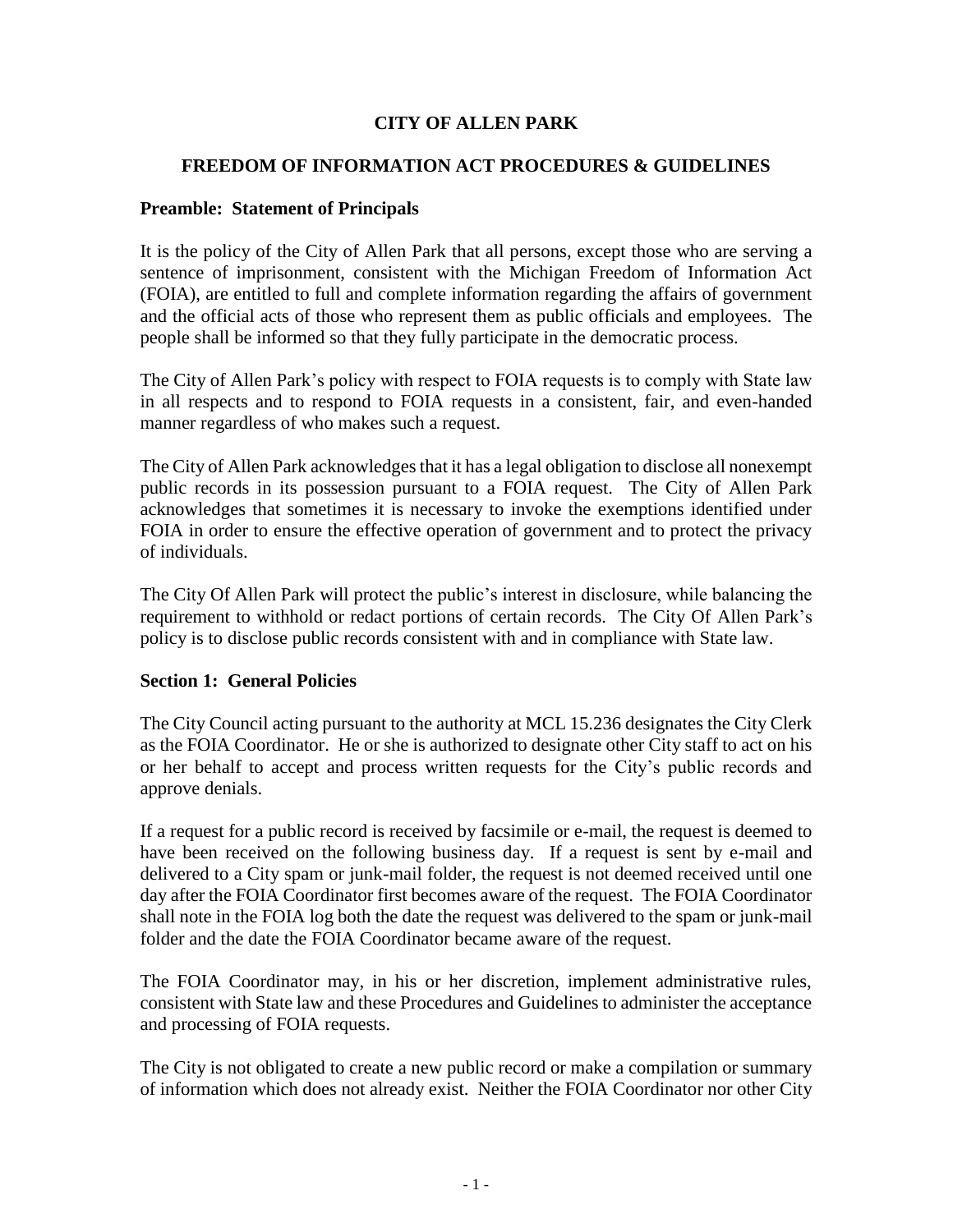staff are obligated to provide answers to questions contained in requests for public records or regarding the content of the records themselves.

The FOIA Coordinator shall keep a copy of all written requests for public records received by the City on file for a period of at least one year.

# **Section 2: Requesting a Public Record**

A person requesting to inspect or obtain copies of public records prepared, owned, used, possessed or retained by City of Allen Park must do so in writing. The request must sufficiently describe a public record so as to enable City personnel to identify and find the requested public record.

No specific form to submit a request for a public record is required. However, a form is provided for use and may be obtained at the City Clerk's Office or on the city website at *<http://www.cityofallenpark.org/Services-Departments/Clerk/FOIA-Information.aspx>*.

*Written requests for non-Public Safety records can be made by delivery to the City Clerk's Office in person or by mail at 16630 Southfield Road Suite 3100, Allen Park, MI 48101. Written requests for Public Safety records can be made by delivery to the Police Department in person or by mail at 16630 Southfield Road Suite 3100, Allen Park, MI 48101. Requests can also be made by facsimile at 313-382-7946 for non-Public Safety records and 313-386-4158 for Public Safety records. A request may also be submitted by e-mail. To ensure a prompt response, e-mail requests should contain the term "FOIA" or "FOIA Request" in the subject line and be sent to [mmizzi@cityofallenpark.org](mailto:mmizzi@cityofallenpark.org) for non-Public Safety records and [jwilkewitz@allenparkpolice.org](mailto:jwilkewitz@allenparkpolice.org) for Public Safety records.*

A person may request that public records be provided on non-paper physical media, electronically mailed or other otherwise provided to him or her in lieu of paper copies. The City will comply with the request only if it possesses the necessary technological capability to provide records in the requested non-paper physical media format.

A person may subscribe to future issues of public records that are created, issued or disseminated by the City of Allen Park on a regular basis. A subscription is valid for up to 6 months and may be renewed by the subscriber.

A person who makes a verbal, non-written request for information believed to be available on the City's website, where practicable and to the best ability of the employee receiving the request, shall be informed of the pertinent website address.

A person serving a sentence of imprisonment in a local, state or federal correctional facility is not entitled to submit a request for a public record. The FOIA Coordinator will deny all such requests.

### **Section 3: Processing a Request**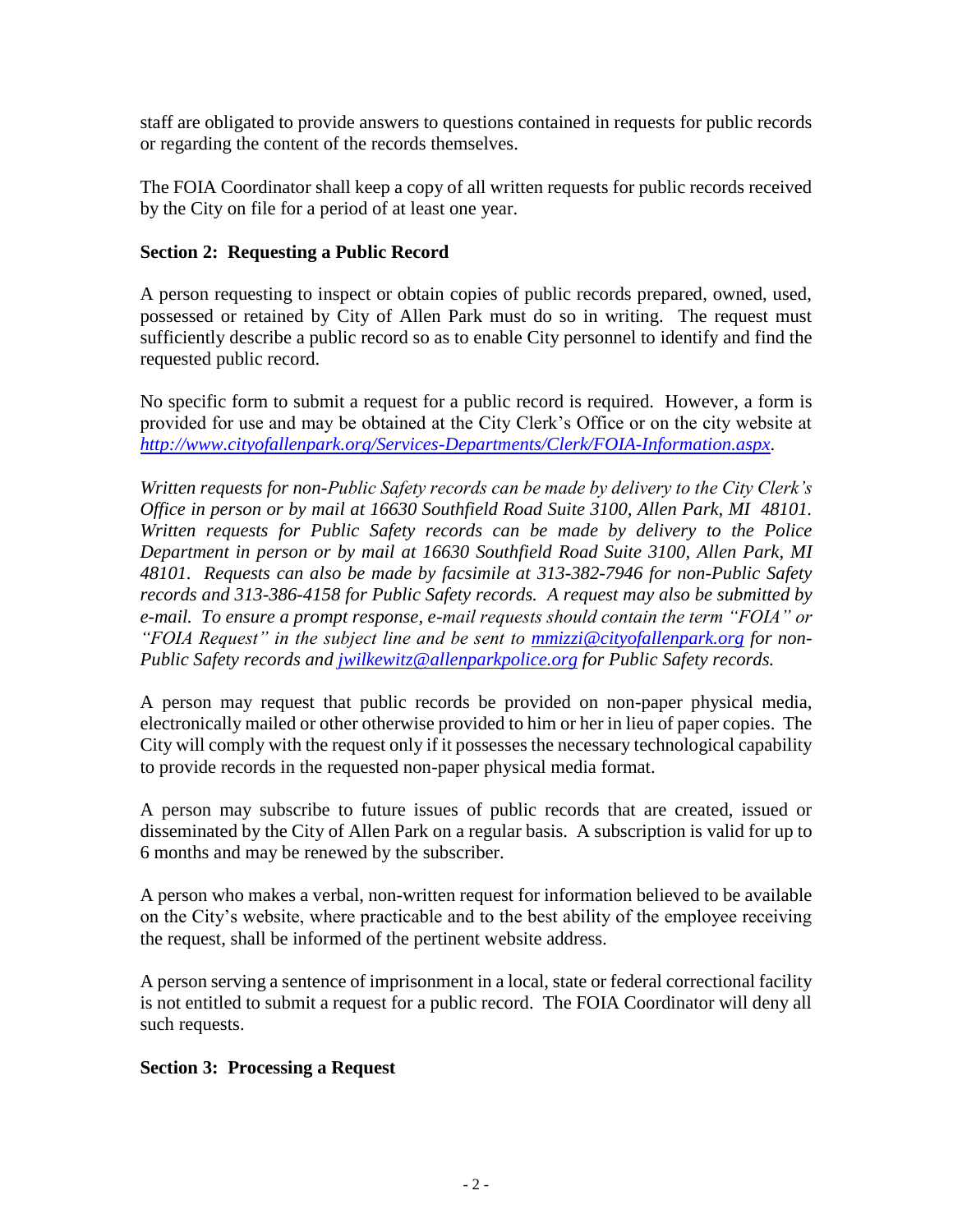Unless otherwise agreed to in writing by the person making the request, within 5 business days of receipt of a FOIA request the City will issue a response. If a request is received by facsimile, e-mail or other electronic transmission, the request is deemed to have been received on the following business day. The City will respond to the request in one of the following ways:

- Grant the request.
- Issue a written notice denying the request.
- Grant the request in part and issue a written notice denying in part the request.
- Issue a notice indicating that due to the nature of the request the City needs an additional ten (10) business days to respond. Only one such extension is permitted.
- Issue a written notice indicating that the public record requested is available at no charge on the City's website.

If the request is granted, or granted in part, the FOIA Coordinator will require that payment be made in full for the allowable fees associated with responding to the request before the public record is made available. The FOIA Coordinator shall provide a detailed itemization of the allowable costs incurred to process the request to the person making the request. A copy of these Procedures and Guidelines shall be provided to the requestor with the response to a written request for public records, provided however, that if these Procedures and Guidelines, and its Written Public Summary are maintained on the City's website, then a website link to those documents may be provided in lieu of providing paper copies.

If the cost of processing a FOIA request is \$50 or less, the requestor will be notified of the amount due and where the documents can be obtained.

If based on a good faith calculation by the City, the cost of processing a FOIA request is expected to exceed \$50, or if the requestor has not fully paid for a previously granted request, the City will require a good-faith deposit the FOIA Coordinator shall provide the requestor with a detailed itemization of the allowable costs estimated to be incurred by the City to process the request and also provide a best efforts estimate of a time frame it will take the City to provide the records to the requestor. The best efforts estimate shall be nonbinding on the City, but will be made in good faith and will strive to be reasonably accurate, given the nature of the request in the particular instance, so as to provide the requested records in a manner based on the public policy expressed by Section 1 of the FOIA.

If the request is denied or denied in part, the FOIA Coordinator will issue a Notice of Denial which shall provide in the applicable circumstance:

- An explanation as to why a requested public record is exempt from disclosure; or
- A certificate that the requested record does not exist under the name or description provided by the requestor, or another name reasonably known by the City; or
- An explanation or description of the public record or information within a public record that is separated or deleted from the public record; and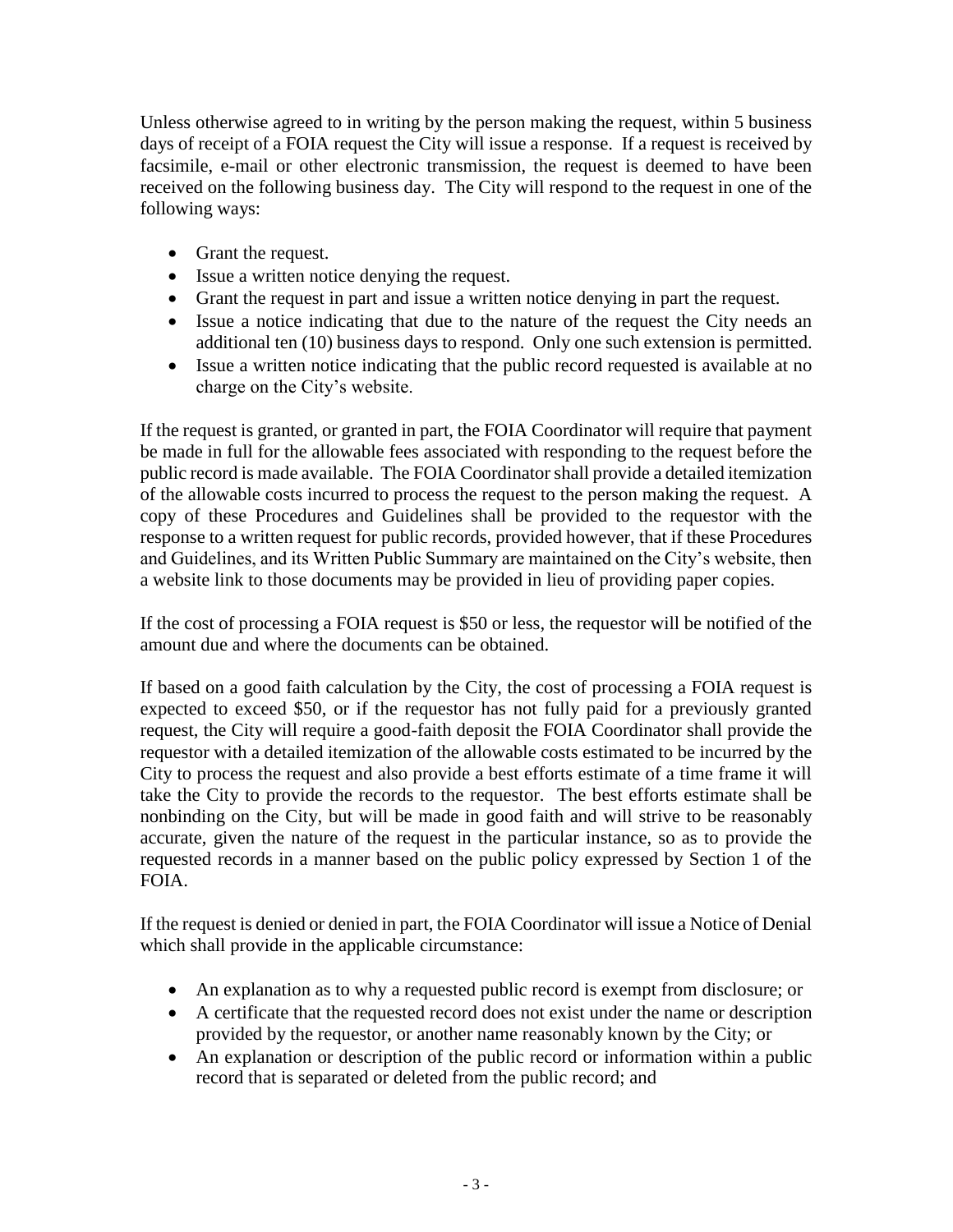- An explanation of the person's right to submit an appeal of the denial to the office of the City Administrator or seek judicial review in the Wayne County Circuit Court; and
- An explanation of the right to receive attorneys' fees, costs, and disbursements as well actual or compensatory damages, and punitive damages of \$1,000, should they prevail in Circuit Court.
- The Notice of Denial shall be signed by the FOIA Coordinator.

If a request does not sufficiently describe a public record, the FOIA Coordinator may, in lieu of issuing a Notice of Denial indicating that the request is deficient, seek clarification or amendment of the request by the person making the request. Any clarification or amendment will be considered a new request subject to the timelines described in this Section.

The City shall provide reasonable facilities and opportunities for persons to examine and inspect public records during normal business hours. The FOIA Coordinator is authorized to promulgate rules regulating the manner in which records may be viewed so as to protect City records from loss, alteration, mutilation or destruction and to prevent excessive interference with normal City operations.

*The FOIA Coordinator shall, upon written request, furnish a certified copy of a public record at no additional cost to the person requesting the public record.*

# **Section 4: Fee Deposits**

If the fee estimate is expected to exceed \$50.00 based on a good-faith calculation by the City, the requestor will be asked to provide a deposit not exceeding on-half of the total estimated fee.

If a request for public records is from a person who has not fully paid the City for copies of public records made in fulfillment of a previously granted written request, the FOIA Coordinator will require a deposit of 100% of the estimated processing fee before beginning to search for a public record for any subsequent written request by that person when all of the following conditions exist:

- $\bullet$  the final fee for the prior written request is not more than 105% of the estimated fee;
- the public records made available contained the information sought in the prior written request and remain in the City's possession;
- the public records were made available to the individual, subject to payment, within the time frame estimated by the City to provide the records;
- 90 days have passed since the FOIA Coordinator notified the individual in writing that the public records were available for pickup or mailing;
- the individual is unable to show proof of prior payment to the City; and
- the FOIA Coordinator has calculated a detailed itemization that is the basis for the current written request's increased estimated fee deposit.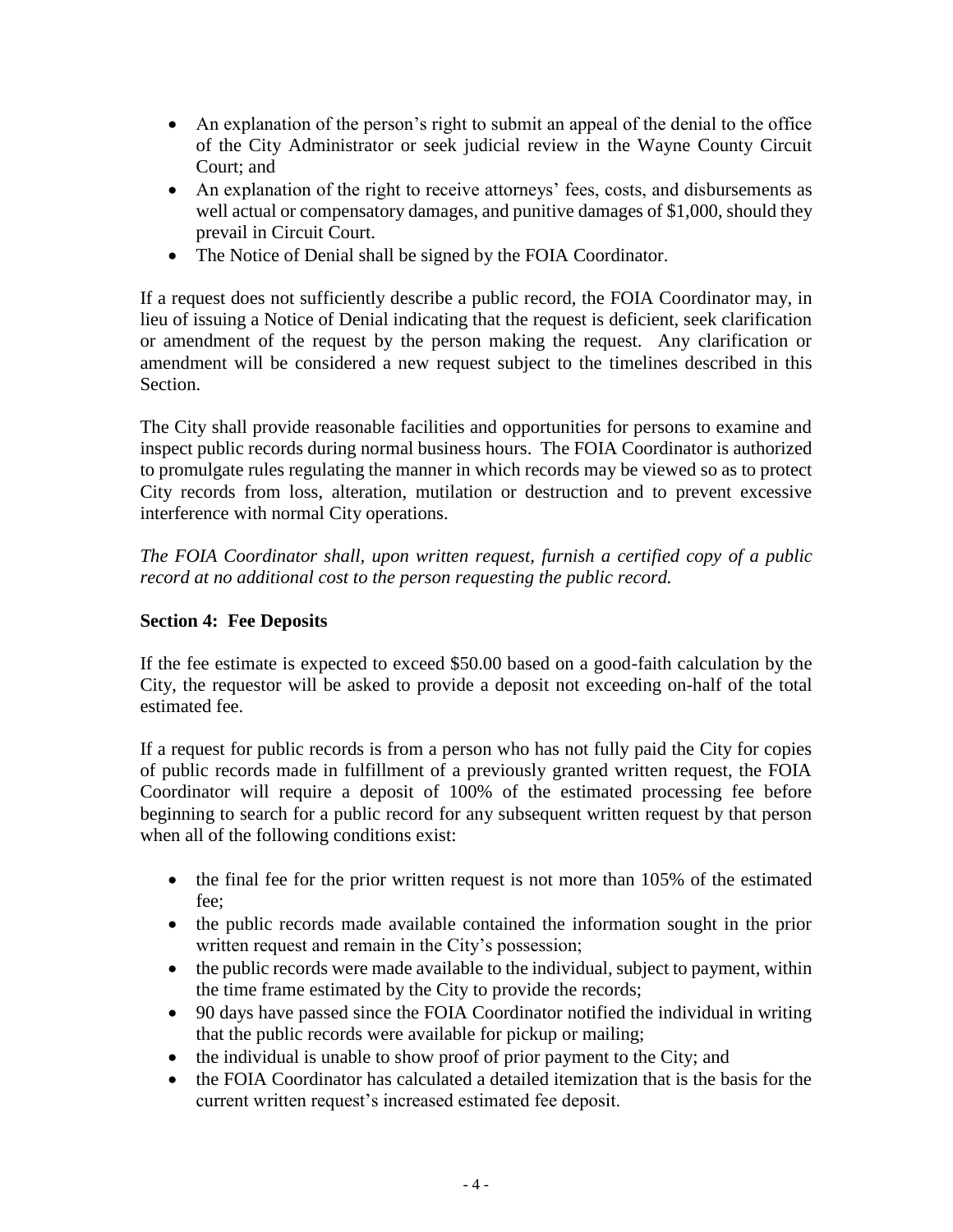The FOIA Coordinator will not require an increased estimated deposit if any of the following apply:

- the person making the request is able to show proof of prior payment in full to the City;
- the City is subsequently paid in full for the applicable prior written request; or
- 365 days have passed since the person made the request for which full payment was not remitted to the City.

# **Section 5: Calculation of Fees**

A fee will not be charged for the cost of search, examination, review and the deletion and separation of exempt from nonexempt information unless failure to charge a fee would result in unreasonably high costs to the City because of the nature of the request in the particular instance, and the City specifically identifies the nature of the unreasonably high costs.

The following factors shall be used to determine an unreasonably high cost to the City:

- The particular request incurs costs greater than incurred from the typical or usual request received by the City.
- Volume of the public record requested.
- Amount of time spent to search for, examine, review and separate exempt from non-exempt information in the record requested.
- Whether public records from more than one City department or various City offices is necessary to respond to the request.
- The available staffing to respond to the request.
- Any other similar factors identified by the FOIA Coordinator in responding to the particular request.

The City may charge for the following costs associated with processing a FOIA request:

- Labor costs directly associated with searching for, locating and examining a requested public record.
- Labor costs associated with a review of a record to separate and delete information exempt from disclosure of information which is disclosed.
- The actual cost of computer discs, computer tapes or other digital or similar media.
- The cost of duplication of publication, not including labor, of paper copies of public records.
- The cost of labor associated with duplication or publication, including making paper copies, making digital copies or transferring digital public records to nonpaper physical media or through the Internet or other electronic means.
- The actual cost of mailing or sending a public record.

Labor costs will be calculated based on the following requirements: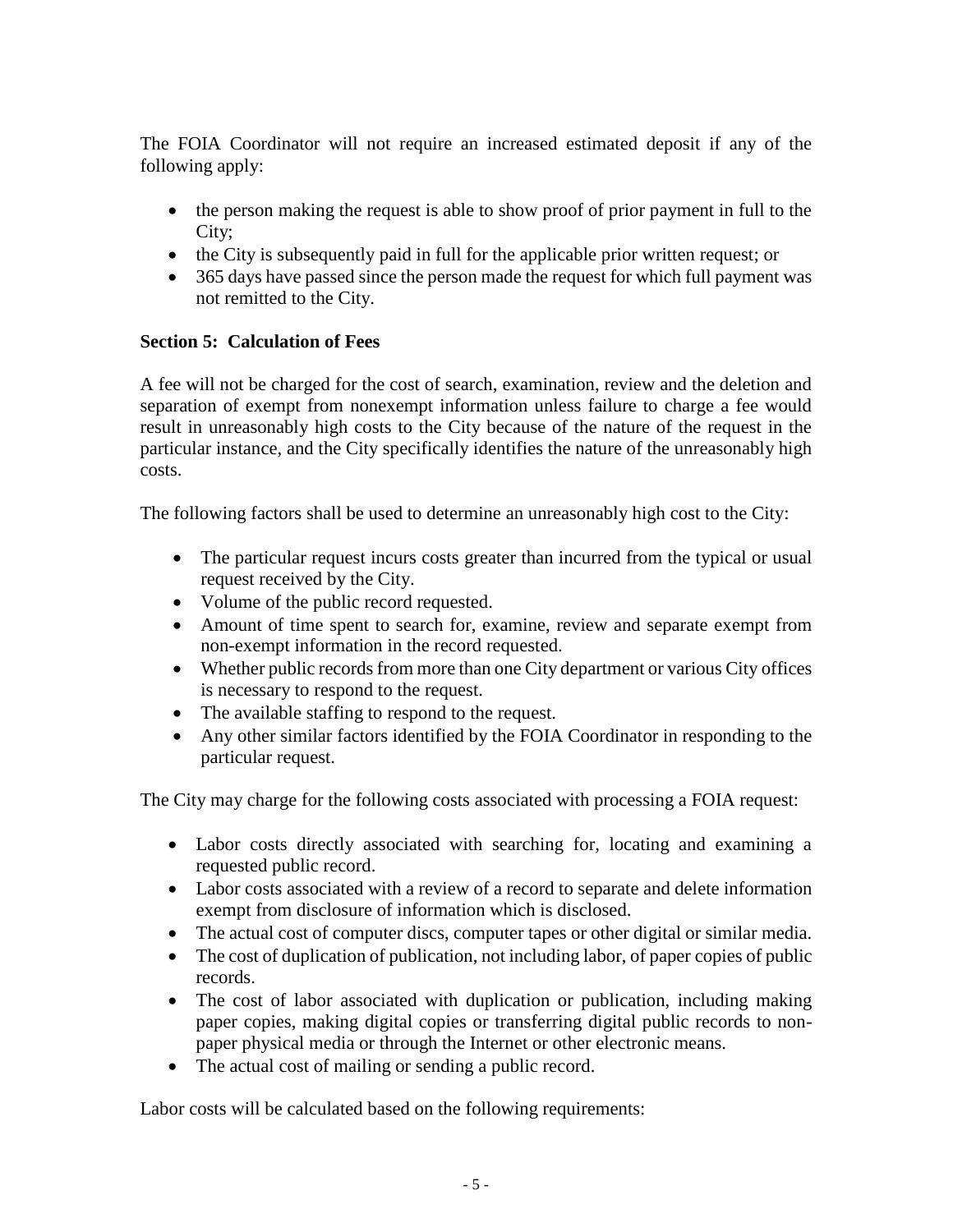- All labor costs will be estimated and charged in 15 minute increments with all partial time increments rounded down<sup>1</sup>.
- Labor costs will be charged at the hourly wage of the lowest-paid City employee capable of doing the work in the specific fee category, regardless of who actually performs the work<sup>2</sup>.
- Labor costs will also include a charge to cover or partially cover the cost of fringe benefits. The City may add up to 50% to the applicable labor charge amount to cover or partially cover the cost of fringe benefits, but in no case may it exceed the actual cost of fringe benefits.
- Overtime wages will not be included in labor costs until agreed to by the requestor; overtime costs will not be used to calculate the fringe benefit cost.

The cost to provide records on non-paper physical media when so requested and when able will be based on the following requirements:

- Computer disks, computer tapes or other digital or similar media will be at the actual and most reasonably economical cost for the non-paper media.
- This cost will only be assessed if the City has the technological capability necessary to provide the public record in the requested non-paper physical media format.
- In order to ensure the integrity and security of the City's technological infrastructure, the City will procure any requested non-paper media and will not accept non-paper media from the requestor.

The cost to provide paper copies of records will be based on the following requirements:

- Paper copies of public records made on standard letter  $(8 \frac{1}{2} \times 11)$  or legal  $(8 \frac{1}{2} \times$ 14) sized paper will not exceed \$.10 per sheet of paper. Copies for non-standard sized sheets of paper will reflect the actual cost of reproduction.
- The City may provide records using double-sided printing, if cost-saving and available.

The cost to mail records to a requestor will be based on the following requirements:

- The actual cost to mail public records using a reasonably economical and justified means.
- The City may charge for the least expensive form of postal delivery confirmation.
- No cost will be incurred for expedited shipping or insurance unless requested.

If the FOIA Coordinator does not respond to a written request in a timely manner, the following shall be required.

 $\overline{a}$ 

<sup>&</sup>lt;sup>1</sup> The cost of labor directly associated with duplication, publication or transferring records to non-paper physical media can be charged in time increments of the public body's choosing with all partial increments rounded down.

 $2$  If using contract or outside labor to separate and delete exempt material from non-exempt material, the public body must clearly note the name of person or firm who does the work and the total labor cost may not exceed an amount 6 times the state minimum hourly wage, which is \$8.15 as of May 2015.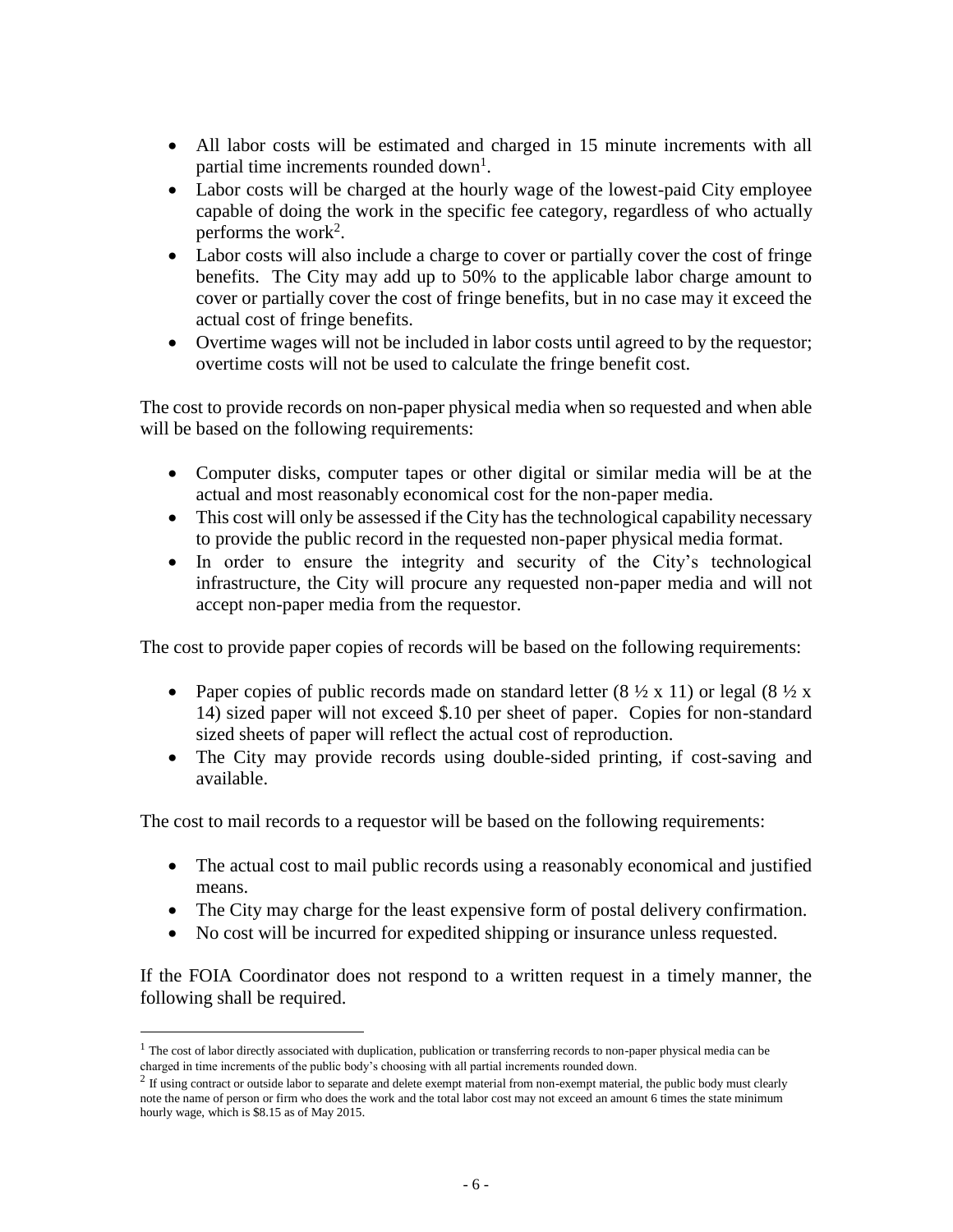- Reduce the labor costs by 5% for each day the City exceeds the time permitted under FOIA up to a 50% maximum reduction, if any of the following applies:
	- o The late response was willful and intentional.
	- o The written request, within the first 250 words of the body of a letter facsimile, e-mail or e-mail attachment a request for information.
	- o The written request included the words, characters, or abbreviations for "freedom of information", "information", "FOIA", "copy" or a recognizable misspelling of such, or legal code reference to MCL 15.231 et seq or 1976 Public Act 442 on the front of an envelope or in the subject line of an e-mail, letter or facsimile cover page.
- Fully note the charge reduction in the Detailed Itemization of Costs Form.

## **Section 6: Waiver of Fees**

The cost of the search for and copying of a public record may be waived or reduced if in the sole judgment of the FOIA Coordinator a waiver or reduced fee is in the public interest because such can be considered as primarily benefiting the general public.

The FOIA Coordinator will waive the first \$20.00 of the processing fee for a request if the person requesting a public record submits an affidavit stating that they are:

- indigent and receiving specific public assistance; or
- if not receiving public assistance stating facts demonstrating an inability to pay because of indigency.

An individual is not eligible to receive the waiver if:

- the requestor has previously received discounted copies of public records from the City twice during the calendar year; or
- the requestor requests information in connection with other persons who are offering or providing payment to make the request.

A nonprofit organization designated by the State to carry out activities under subtitle C of the Developmental Disabilities Assistance and Bill of Rights Act of 200 and the Protection and Advocacy for Individuals with Mental Illness Act, or their successors, if the request meets all of the following requirements:

- is made directly on behalf of the organization or its clients;
- is made for a reason wholly consistent with the mission and provisions of those laws under Section 931 of the Mental Health Code, MCL 33.1931;
- is accompanied by documentation of its designation by the State.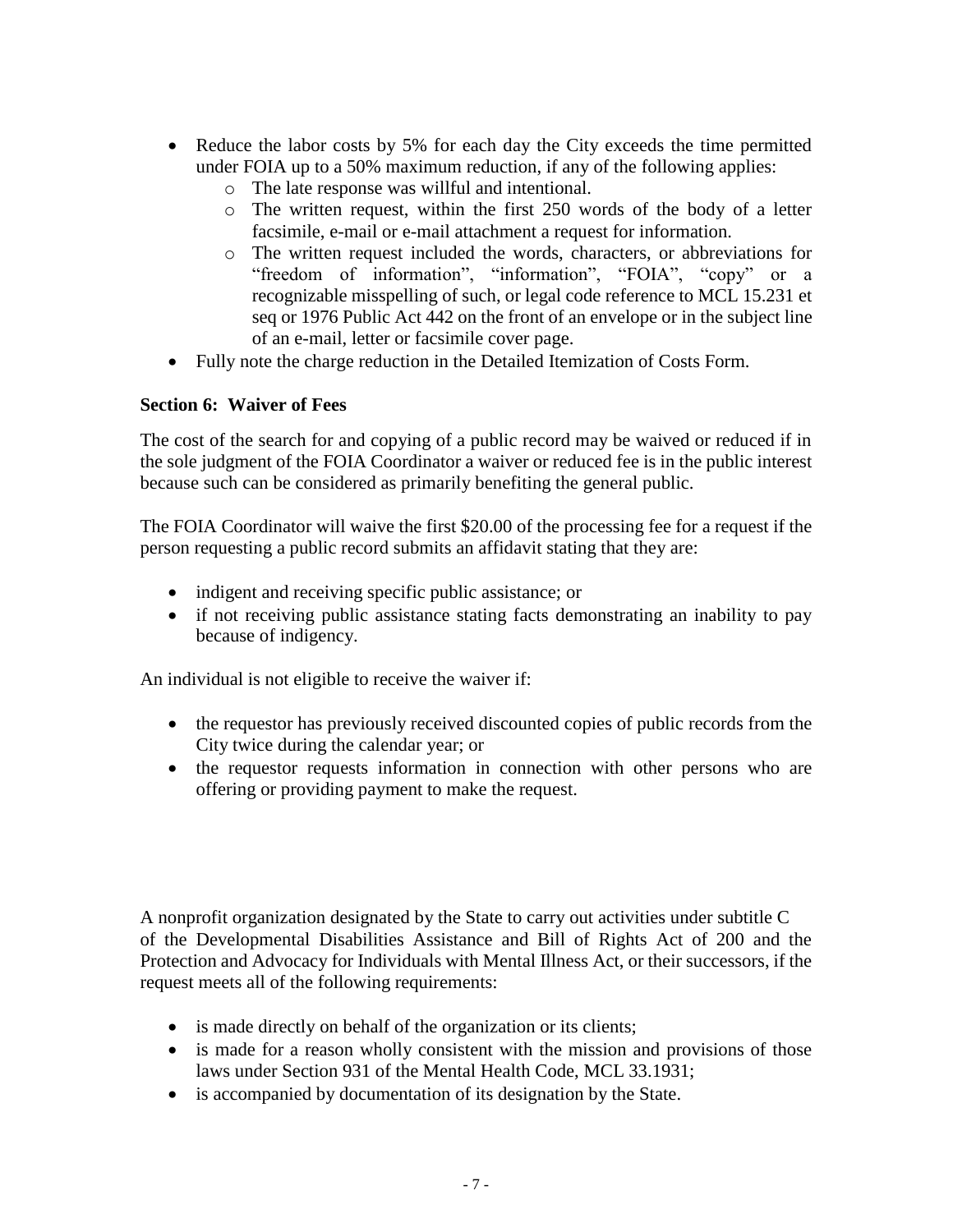## **Section 7: Appeal of a Denial of a Public Record**

When a requestor believes that all or a portion of a public record has not been disclosed or has been improperly exempted from disclosure, he or she may file an appeal of the denial with the Office of the City Administrator. The appeal must be in writing, specifically state the word "appeal" and identify the reason or reasons the requestor is seeking a reversal of the denial.

Within 10 business days of receiving the appeal the City Administrator will respond in writing by:

- reversing the disclosure denial;
- upholding the disclosure denial; or
- reverse the disclosure denial in part and uphold the disclosure denial in part.
- Under unusual circumstances, such as the need to examine or review a voluminous amount of separate and distinct public records or the need to collect the requested records from numerous facilities located apart from the office receiving or processing the request, the City Administrator may issue not more than one (1) notice of extension for not more than ten (10) business days to respond to the appeal.

Whether or not a requestor submitted an appeal of a denial to the City Administrator, he or she may file a civil action in Wayne County Circuit Court within 180 days after the City's final determination to deny the request.

If the court determines that the public record is not exempt from disclosure, the court will award the appellant reasonable attorneys' fees, cost and disbursements. If the court determines that the appellant prevails only in part, the count in its discretion may award all or an appropriate portion of reasonable attorneys' fees, costs and disbursements.

If the court determines that the City arbitrarily and capriciously violated the FOIA by refusing or delaying the disclosure of copies of a public record, it shall award the appellant punitive damages in the amount of \$1,000.

### **Section 8: Appeal of an Excessive FOIA Processing Fee**

If a requestor believes that the fee charged by the City to process a FOIA request exceeds the amount permitted by state law, he or she must first submit a written appeal for a fee reduction to the Office of the City Administrator. The appeal must be in writing, specifically state the word "appeal" and identify how the required fee exceeds the amount permitted.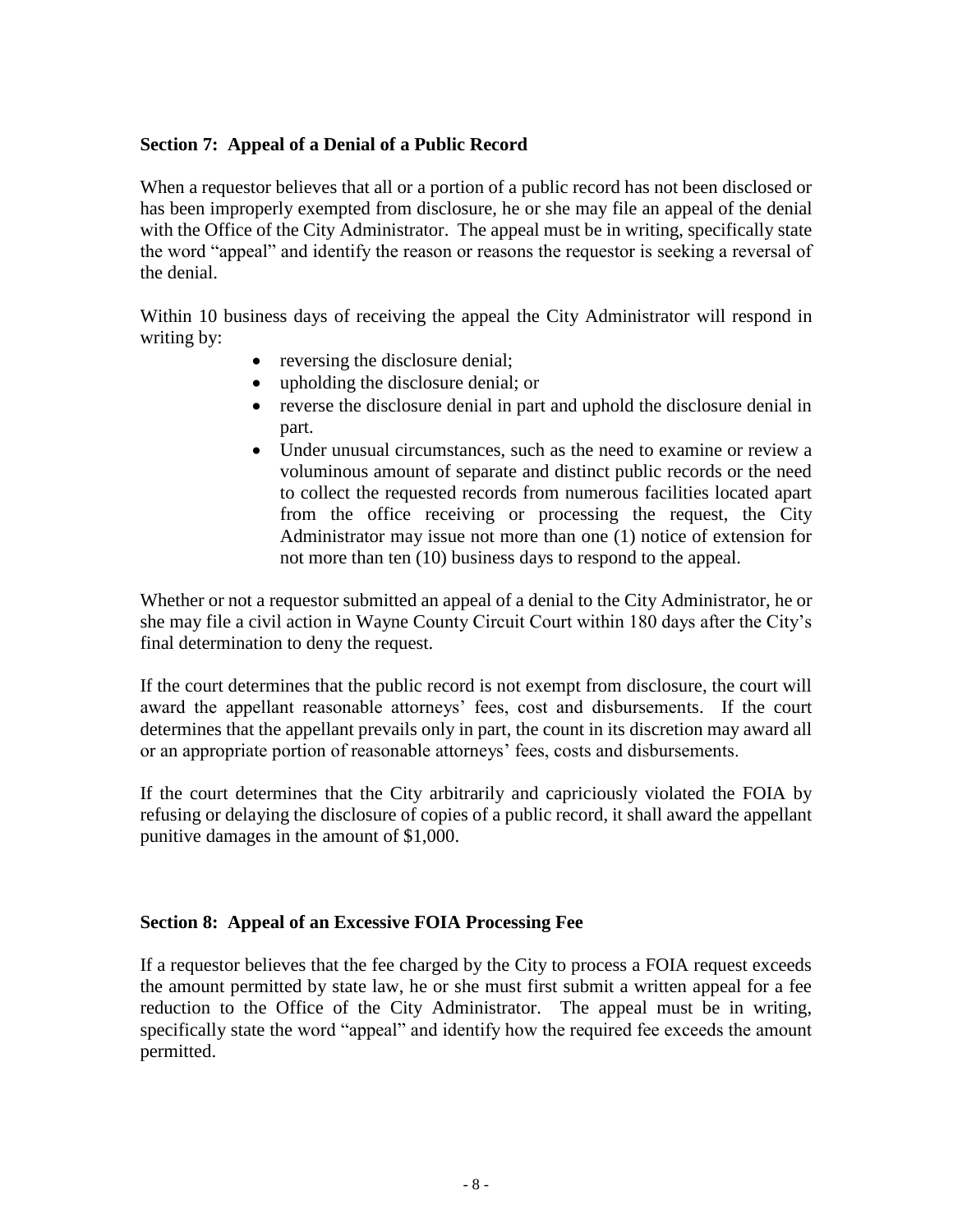Within 10 business days after receiving the appeal, the City Administrator will respond in writing by:

- waive the fee;
- reduce the fee and issue a written determination indicating the specific basis that supports the remaining fee, accompanied by a certification by the City Administrator that the statements in the determination are accurate and the reduced fee amount complies with these Procedures and Guidelines and Section 4 of the FOIA;
- uphold the fee and issue a written determination indicating the specific basis under Section 4 of the FOIA that supports the required fee, accompanied by a certification by the City Administrator that the statements in the determination are accurate and the fee amount complies with these Procedures and Guidelines and Section 4 of the FOIA; or
- issue a notice detailing the reason or reasons for extending for not more than ten (10) business days the period during which the City Administrator will respond to the written appeal.

Within 45 days after receiving notice of the City Administrator's determination of a fee appeal, a requestor may commence a civil action in Wayne County Circuit Court for a fee reduction. If a civil action is filed appealing the fee, the City is not obligated to process the request for the public record until the Court resolves the fee disputes.

If the court determination that the City required a fee that exceeds the amount permitted, it shall reduce the fee to a permissible amount. If the appellant in the civil action prevails by receiving a reduction of 50% or more of the total fee, the court may award all or an appropriate amount of reasonable attorneys' fees, costs and disbursements.

If the court determines that the City has acted arbitrarily or capriciously by charging an excessive fee, the court shall also award the appellant punitive damages in the amount of \$500.

# **Section 9: Conflict with Prior FOIA Policies and Procedures; Effective Date**

To the extent that these Procedures and Guidelines conflict with previous FOIA policies, these Procedures and Guidelines are controlling.

To the extent that any provision of these Procedures and Guidelines or any administrative rule promulgated by the FOIA Coordinator pertaining to the release of public records is found to be in conflict with any State statute, the applicable statute shall control. The FOIA Coordinator is authorized to modify this policy and all previous policies adopted by the City Council or the City Administration, and to adopt such administrative rules as he or she may deem necessary, to facilitate the legal review and processing of requests for public records made pursuant to Michigan's FOIA statute, provided that such modifications and rules are consistent with State law. The FOIA Coordinator shall inform the City Council of any change these Policies and Guidelines.